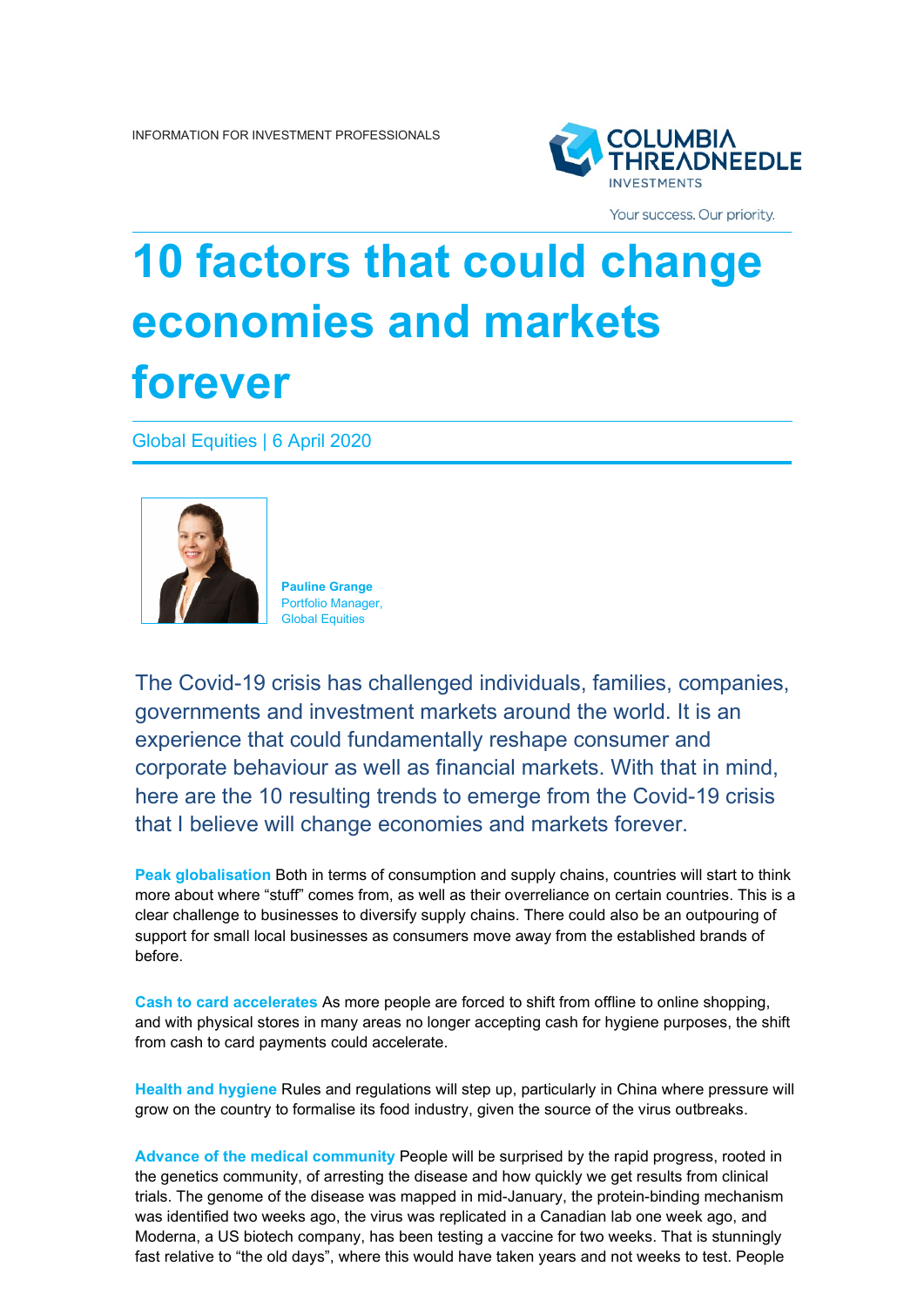may be underestimating the evolution of science and its impact. If we soon see promise for arresting the disease earlier than expected, an upside surprise is on the cards.

**Smarter working becomes more accepted** With companies forced to enable working from home, this could become a more acceptable way of working. This has implications for the likes of cloud investment, with an accelerated shift away from legacy IT infrastructure.

**Attack on big tech eases as it is now seen as a utility** What is clear from this period of isolation is the heavy reliance on technology platforms including social media. Although nearterm advertising income may be hit for online platforms such as Google Search, YouTube and Facebook/Instagram, longer term they will benefit from stronger user growth and rising engagement. People who may have left the platforms over privacy concerns may well now return, while governments may ease off on their attacks given the key role tech firms have played in this crisis in supporting communities.

**Online consumption grows** Whether for groceries, education or broader retail, online consumption has grown, with a larger user base now more comfortable consuming these services. What started out of necessity for many, may perhaps become the norm. You will also see further acceleration of online investment from traditional retailers and services.

**An acceleration of key tech trends** There has already been a rapid growth in AI factories, which employ data-driven algorithms for automated decision making rather than labour-intensive processes reliant on face-to-face communication. They are well suited for a world of less human interaction which, as mentioned above, could further accelerate investment into public clouds.

**The rise of the "green" agenda** With countries seeing the benefits of cleaner air and waterways (canals in Venice have cleared markedly with schools of fish now visible), could there be a desire to retain this? Boosted by fiscal stimulus, we might see a greater push of the green agenda and rising investment in renewable energy, electric vehicle infrastructure etc.

**The rise of moral capitalism** Do companies have a fundamental reset and look more towards their purpose, ie their impact on environment and customer, community, employees and the supply chain? Amid the backdrop of rising social inequality in Western markets there is already growing scrutiny around companies' use of buybacks to boost share prices at the expense of investment and balance sheets. But in a post-Covid-19 world might this scrutiny accelerate? On the consumer side there may be a fundamental reset of what we value in life, as we have effectively had our freedom taken from us. Suddenly "things" become less relevant whereas experiences, health/fitness and social engagement move up the consumer agenda.